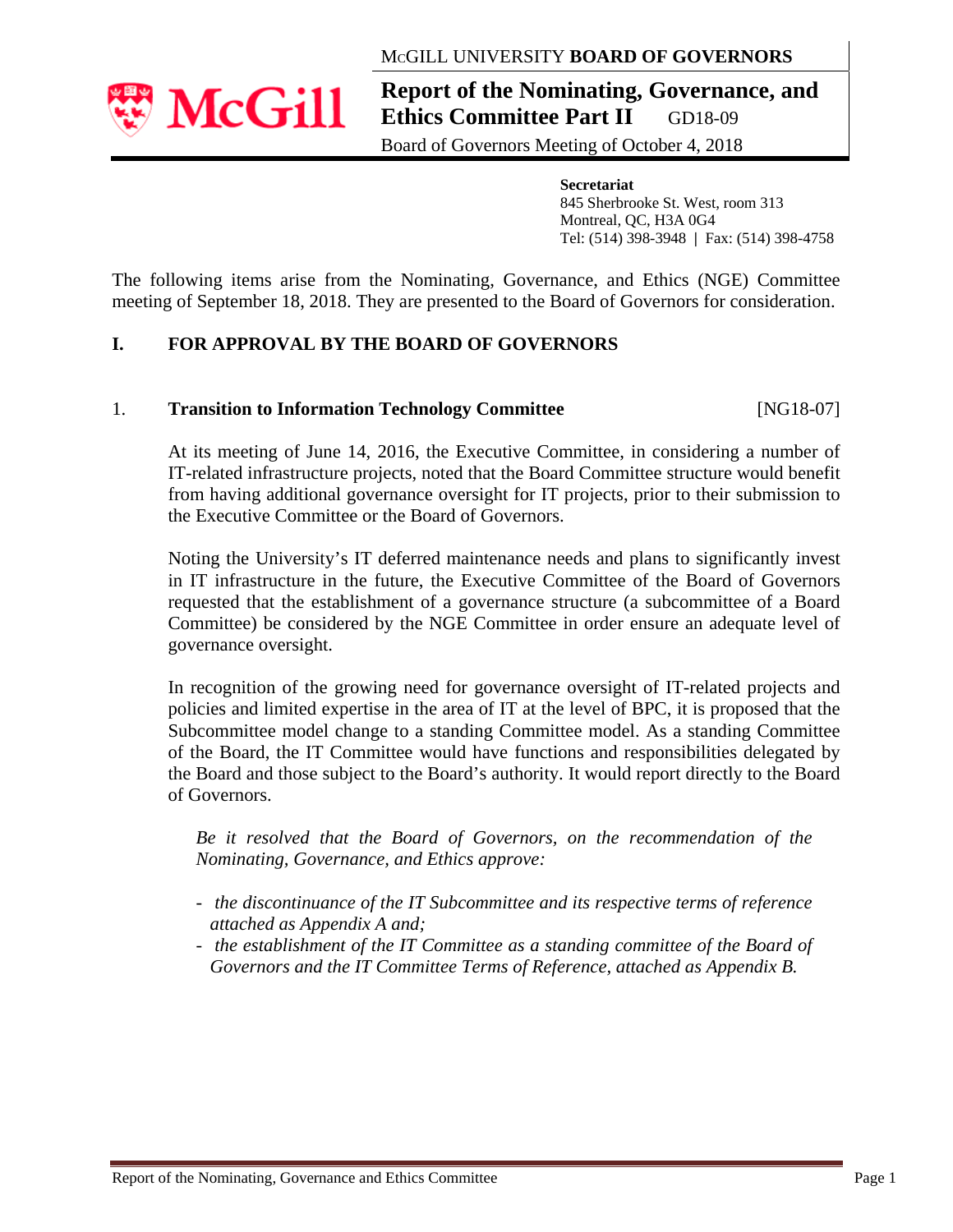## **2.** Board Standing Committees **and Standing Committees [NG18-04]**

The NGE Committee reviewed the status of appointments on all Board Standing Committees. The NGE Committee recommends the appointments and reappointments noted below.

*Be it resolved that the Board of Governors, on the recommendation of the Nominating, Governance and Ethics Committee, approve the following:* 

[With respect to the Building and Property Committee]:

 *The reappointment of Professor David Harpp as a member of the Building and Property Committee for a three-year term effective immediately and ending June 30, 2021.* 

[With respect to the Executive Committee]:

- *The reappointment of Professor David Harpp as a member of the Executive Committee for a three-year term effective immediately and ending June 30, 2021.*
- *The reappointment of Mr. Sam Minzberg as a member of the Executive Committee commencing July 1, 2019 and ending June 30, 2021, to coincide with his end of term on the Board.*

[With respect to the Finance Committee]:

 *The appointment of Ms. Samira Sakhia as a member of the Finance Committee for a three-year term effective immediately and ending June 30, 2021.*

[With respect to the Human Resources Committee]:

 *The appointment of Mr. Claude Généreux as Vice-Chair of the Human Resources Committee effective immediately and ending on June 30, 2020, to coincide with his the end of his term on the Board.* 

[With respect to the Investment Committee]:

- The reappointment of Mr. Joel Raby as member and Chair of the Investment *Committee commencing July1, 2019 and ending June 30, 2021.*
- The appointment of Mr. Sam Minzberg as Vice-Chair of the Investment *Committee, effective immediately and ending June 30, 2021, to coincide with the end of his term on the Board.*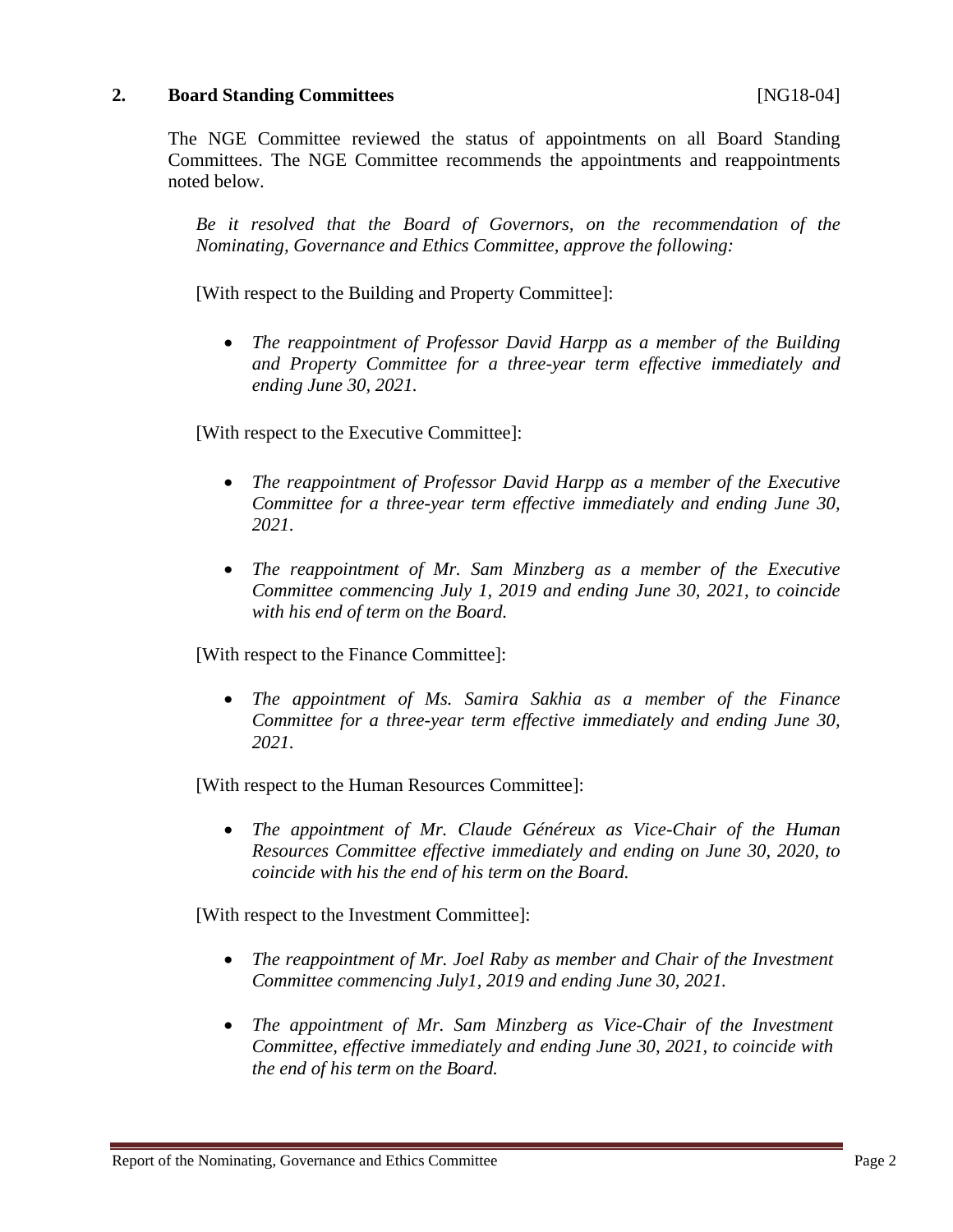[With respect to the Nominating, Governance and Ethics Committee]:

 *The reappointment of Mr. Sam Minzberg as Chair and member of the Nominating, Governance and Ethics Committee commencing July 1, 2019 and ending June 30, 2021, to coincide with the end of his term on the Board.*

## **3***.* **Internal and External Non-Board Bodies** [NG18-05]

The NGE Committee reviewed the status of appointments on a number of internal and external non-Board bodies. Based on its review, the NGE Committee recommends the following appointments and reappointments noted below.

*Be it resolved that the Board of Governors, on the recommendation of the Nominating, Governance and Ethics Committee, approve the following:* 

- The appointment of Dr. Martha Crago as a member designated by the Board of *Governors on the Board of Directors of the Quartier de l'Innovation as a successor to Principal Fortier for a term commencing October 1, 2018 to September 30, 2020.*
- The appointment of Ms. Cynthia Price Verreault as a member of the Board of *Governors on the Advisory Committee for the Principal's Awards for Administrative and Support Staff with a term beginning January 1, 2019 and ending December 31, 2020.*

## **4. Healthcare Bodies** [NG18-06]

The NGE Committee reviewed the status of appointments on a number of healthcare bodies. Based on its review, the NGE Committee recommends the following appointments and reappointments noted below.

*Be it resolved that the Board of Governors, on the recommendation of the Nominating, Governance and Ethics Committee, approve the following:* 

- The appointment of Ms. Stephanie Rossy, as a representative of the Board of *Governors to the Montreal Neurological Institute Advisory Board for a two-year term beginning immediately and ending December 31, 2020.*
- *The reappointment of Dr. Pierre Ernst as a member of the Transplant-Quebec Board of Directors for a term beginning October 1, and ending September 30, 2020.*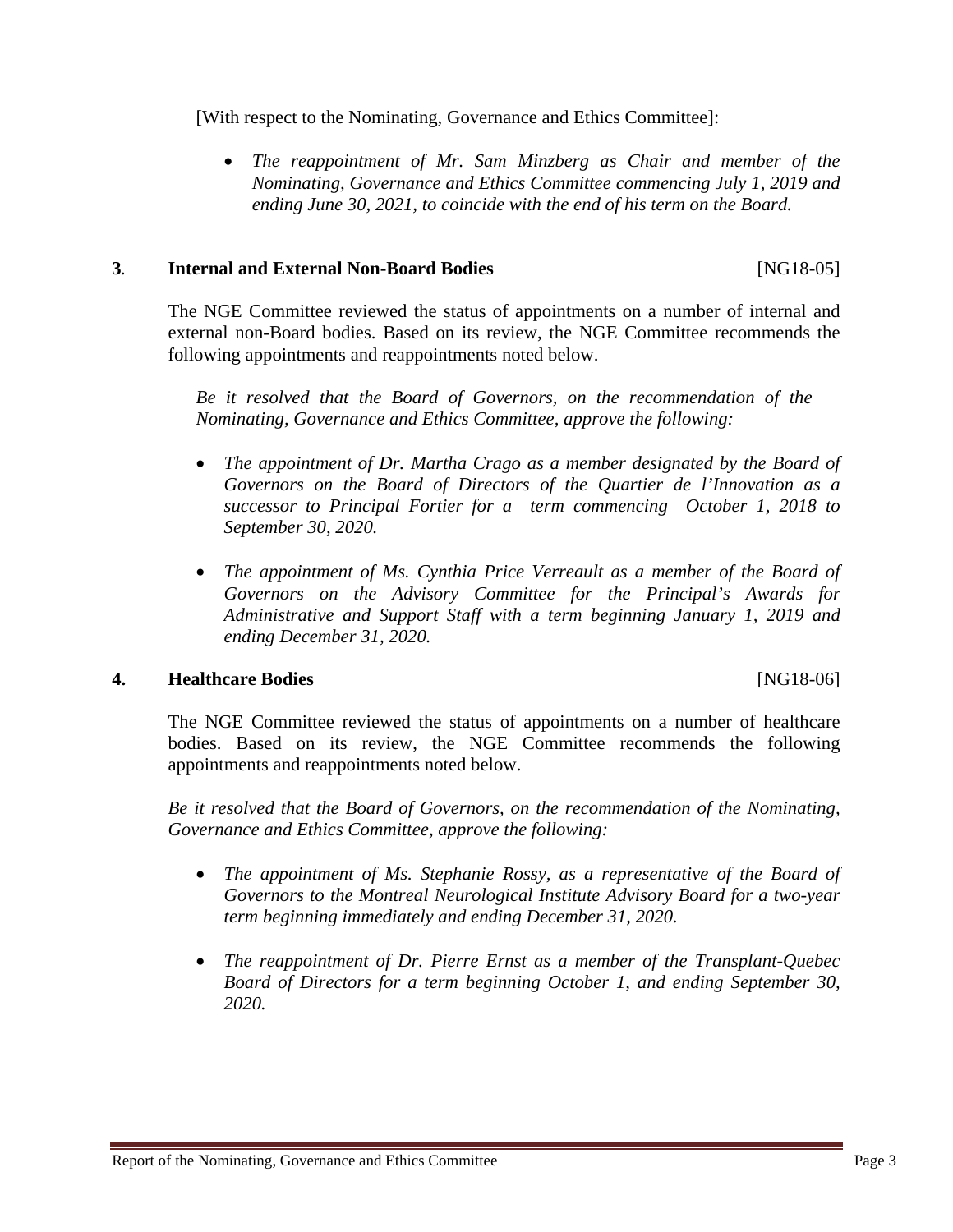## **II. FOR THE INFORMATION OF THE BOARD OF GOVERNORS**

## **1. Review of Board of Governors Rules of Order and Procedure** [NG18-08]

The Board of Governors approved the Board Rules of Order and Procedure in May 2016. Based on the provisions of the Rules, the NGE Committee is to review the Rules within two years after their initial approval. The Committee reviewed the Board Rules and determined that no changes are needed at this time.

## **2. Position Descriptions: Board Chair and Vice-Chair** [NG18-03]

The NGE Committee reviewed and approved position descriptions for the Board Chair and Vice-Chair.

### **3. Update on Board of Governors Evaluation 2017 – 2018**

The Committee received an update on the 2017-2018 Board and Committees evaluation, which was distributed to Board and Committee members for completion in May 2018. It was indicated that the majority of Board and Committee members had completed the evaluation. A report with the evaluation survey results will be available for the next NGE Committee meeting and a summary of the results will be distributed to the Board in December.

### **4. Code of Ethics and Conduct Annual Sign-Off Update** [NG18-02]

In accordance with its Terms of Reference, the Committee received a report on the Committee and Board members' completion of the annual declaration of conflicts of interest. It was indicated that all members had completed the declaration, indicating their compliance with the requirements of the Code of Ethics.

**END October 2018**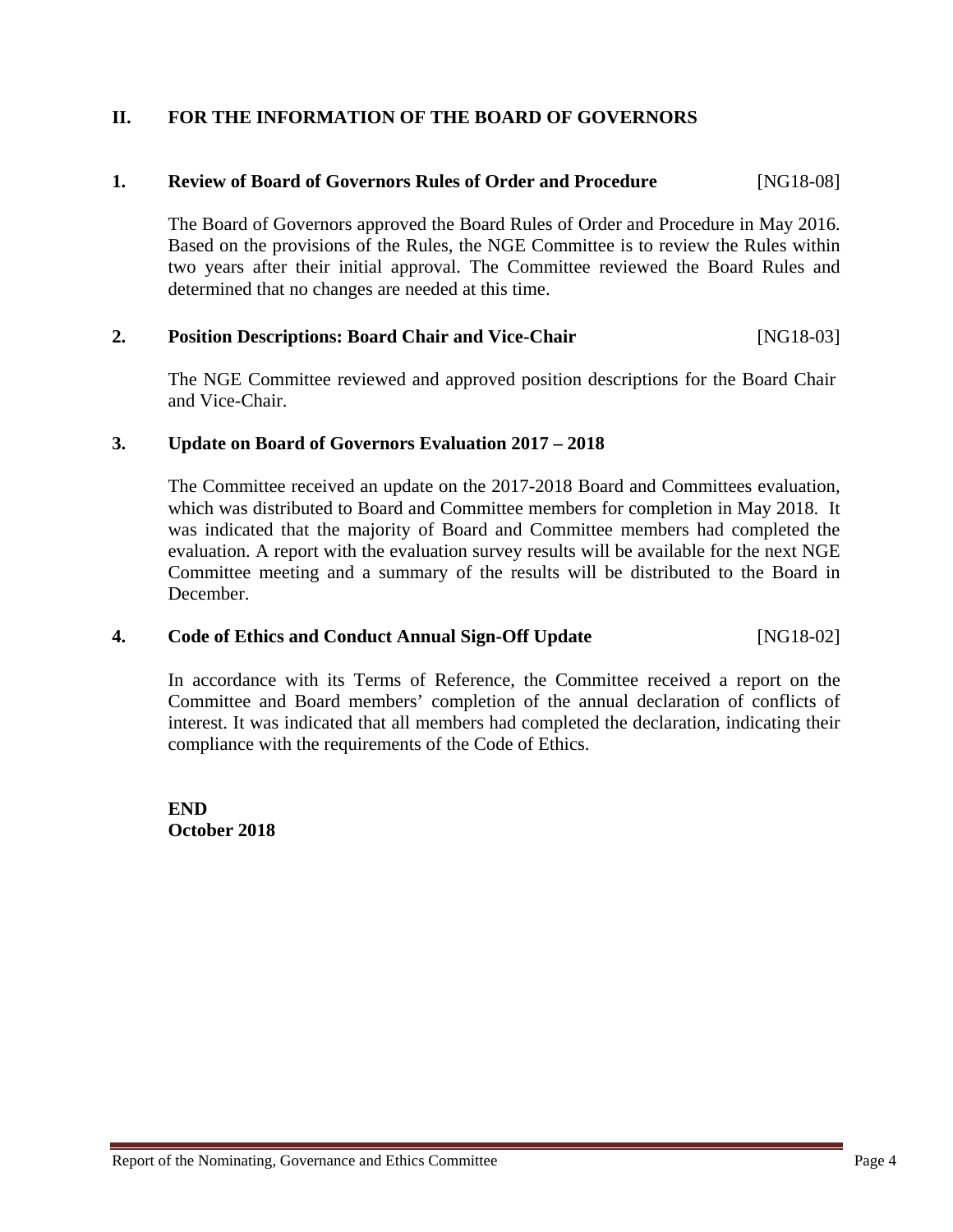

#### *McGill University Board of Governors Terms of Reference of the IT Subcommittee*

#### **Enacting Provisions**

The Information Technology ("IT") Subcommittee ("Subcommittee") is established under the authority of, and is accountable to, the Board of Governors (the "Board") of McGill University (the "University"). It shall function as stipulated in these terms of reference and the *Regulations of the Committees of the Board of Governors of McGill University* (the "Regulations"). In accordance with the Regulations, meetings of the Subcommittee, in line with meetings of Board Committees, shall be held in closed session unless the Subcommittee resolves to carry out a meeting or part of a meeting in open session.

#### **1. Composition**

- a) Appointments to the Subcommittee shall be approved by the Board of Governors, normally on the recommendation of the Nominating, Governance and Ethics Committee.
- b) The Subcommittee shall consist of six to seven members, selected as follows:
	- o one at-large member of the Board of Governors
	- o at least one and up to two members of the general public with expertise in IT project oversight and/or IT risk management
	- o one member of the Building and Property Committee
	- o one undergraduate or graduate student recommended by the student societies (PGSS, SSMU, MACES, MCSS)
	- o one administrative and support staff recommended by the Principal
	- o one academic staff member recommended by the Provost and Vice-Principal, Academic.
- c) Expertise and experience in IT, business administration and IT risk management will be relevant criteria for appointment to this Subcommittee;
- d) The Chair of the Subcommittee shall be appointed by the Board, normally on the recommendation of the Nominating, Governance and Ethics Committee;
- e) The Vice-Principal, Administration and Finance, shall serve as the Senior Steward to the Subcommittee;
- f) The Secretary-General or delegate shall serve as Secretary and governance advisor to the Subcommittee.
- g) Where necessary or appropriate to facilitate and support the business of the Subcommittee, the Senior Steward or Secretary may invite University staff to serve as resource persons for particular items of business.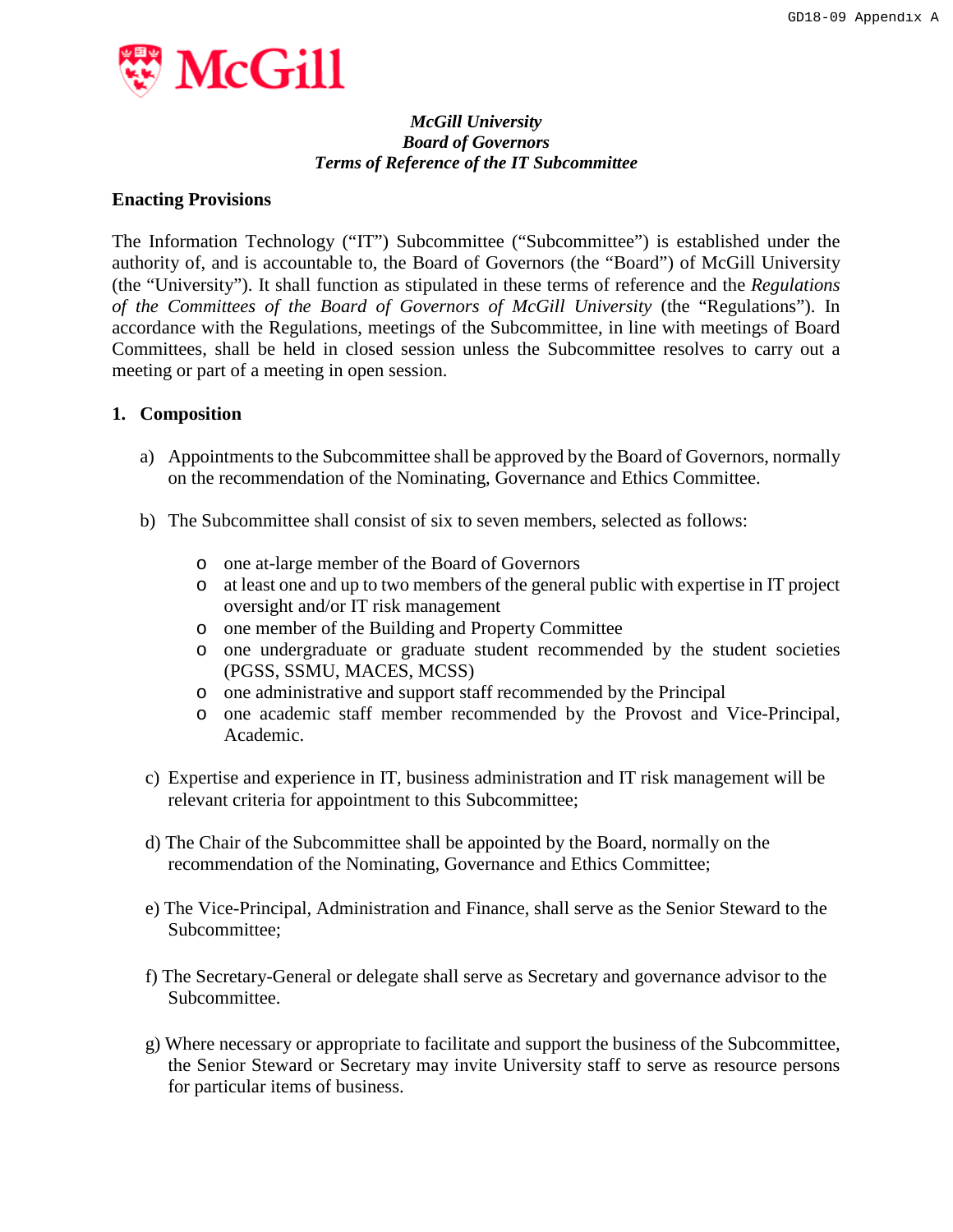### **2. Mandate of the Subcommittee**

The Subcommittee assists and advises the Building and Property Committee in fulfilling governance responsibilities with respect to IT needs, projects, plans and policies. Without limiting the generality of the foregoing, the Subcommittee shall:

- a) Review and recommend to the Building and Property Committee for approval or amendment thereto IT-related projects and technology architecture initiatives, including educational software platforms that require approval by the Building and Property Committee or the Board in accordance with the Policy on the Approval of Contracts and Designation of Signing Authority;
- b) Recommend to the Building and Property Committee that the Vice-Principal, Administration and Finance, be authorized to expend funds in support of IT project design and development with such expenditures to be reported to the Subcommittee and included in the overall project budget presented to the Subcommittee and Building and Property Committee;
- c) Ensure that sources of financing for IT-related projects are clearly identified and assured;
- d) Assess relevant areas of risk, which may include:
	- data security and IT controls systems
	- disaster and recovery planning
	- financial, reputational, compliance risks
	- sustainability considerations
	- project/system implementation risks
- e) Review, at least annually, the planned IT-related projects and the projected budget and other sources of funding, as well as projected expenditures;
- f) Receive, at least annually, a report on IT projects approved by the Vice-Principal, Administration and Finance on any IT-related decisions pursuant to his/her authority and the Principal's under the Policy on Approval of Contracts and Designation of Signing Authority, and approve the submission of the report to the Building and Property Committee;
- g) Review and recommend to the Building and Property Committee strategic plans, principles and policies relevant to IT planning and development;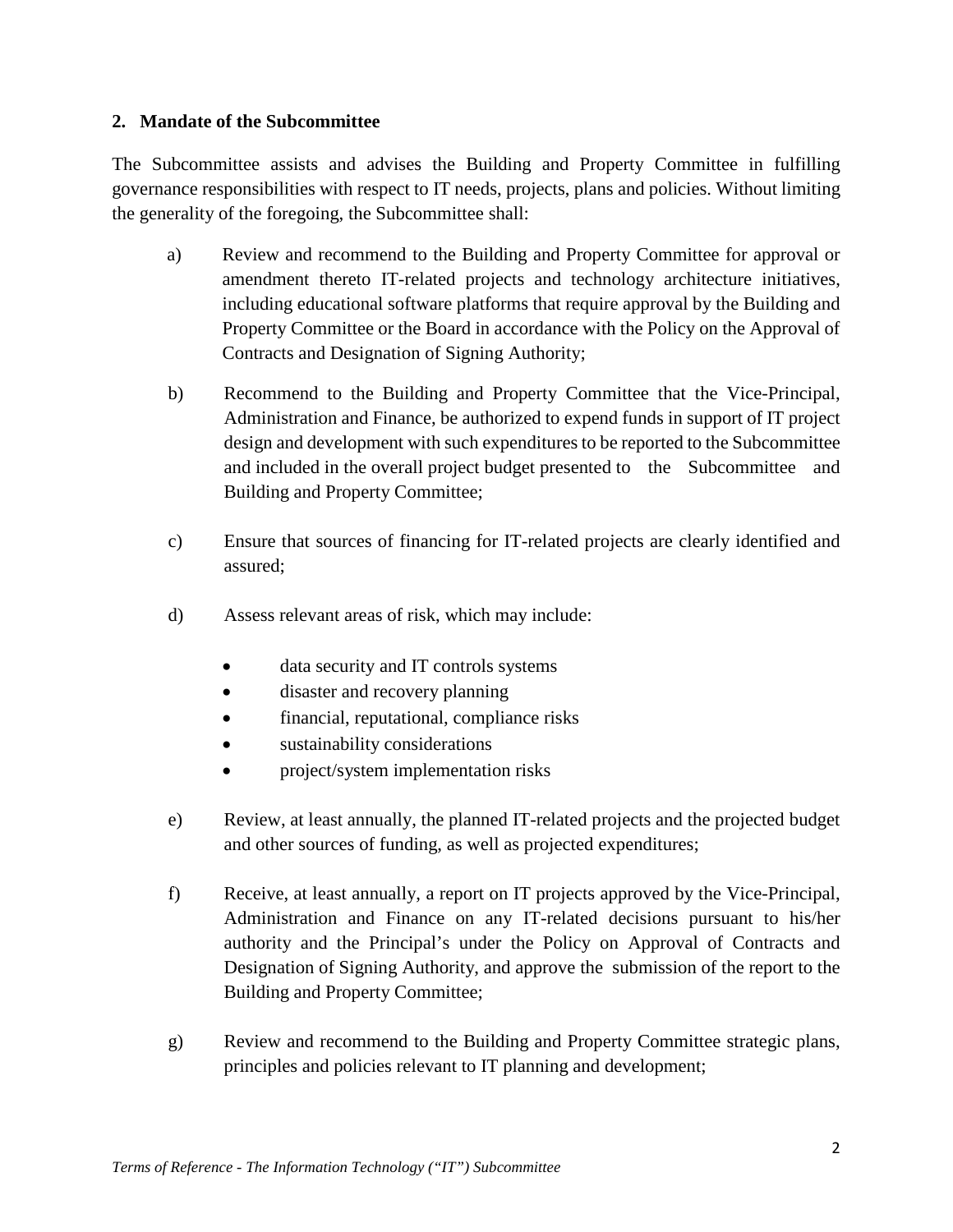- h) Periodically invite university units or committees to report on matters regarding IT planning, development and stewardship;
- i) Consider and recommend to the Building and Property Committee any matters identified by the Building and Property Committee, the Board, the Principal or the Vice-Principal, Administration and Finance that relate to IT planning and development.

## **3. General Provisions**

The Subcommittee shall meet at least twice a year. The Subcommittee shall have a calendar of business, maintained by the Secretary-General or delegate, for the purpose of ensuring that each meeting agenda addresses responsibilities as outlined in these terms of reference.

The Subcommittee shall report to the Building and Property Committee on a regular basis, and within a reasonable time following the Subcommittee meeting.

The Subcommittee shall review its terms of reference at least once every three years and recommend any changes to the Building and Property Committee. The Building and Property Committee shall recommend any changes to the Nominating, Governance and Ethics Committee.

**Approved:** Executive Committee December 13, 2016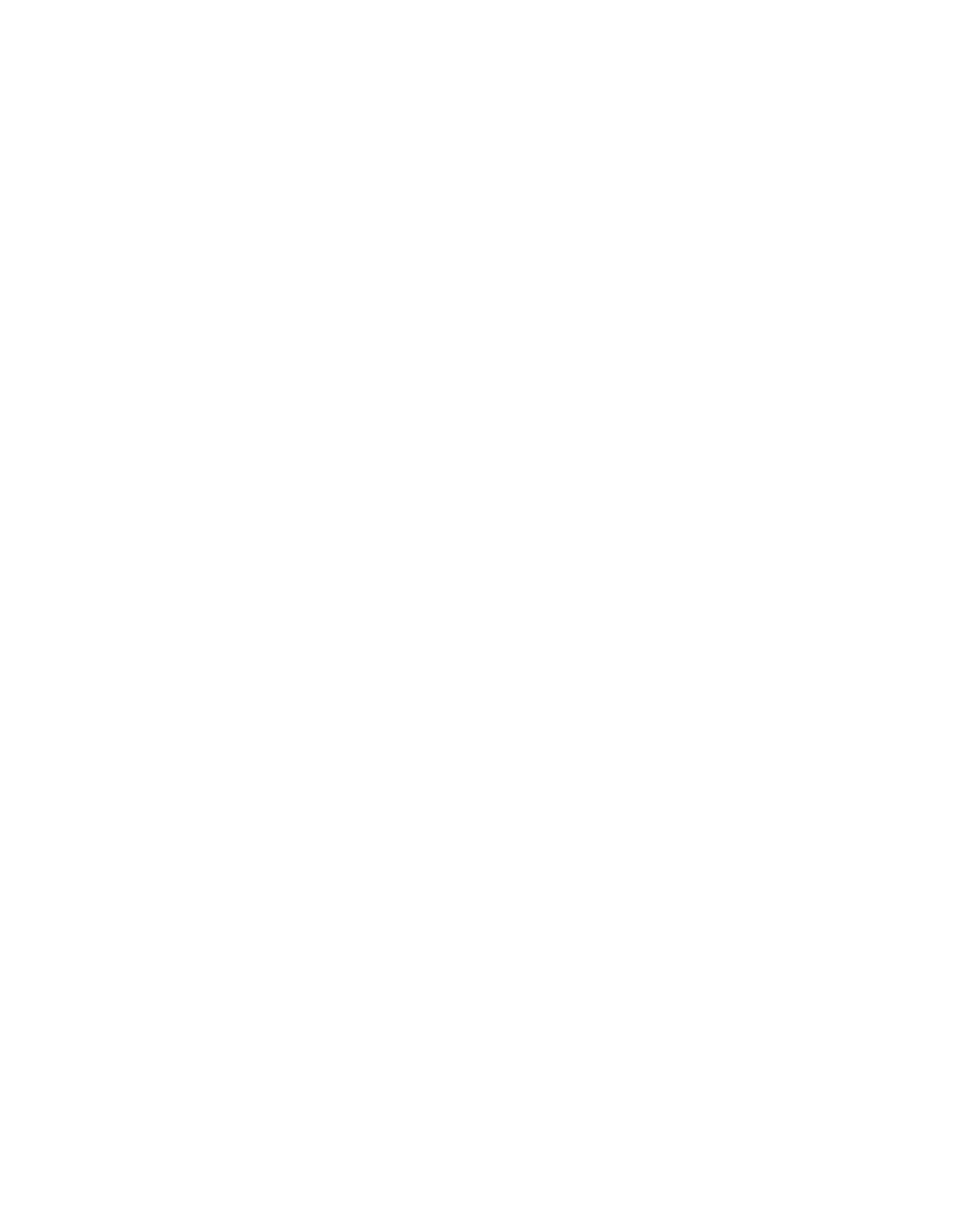

#### *McGill University Board of Governors Terms of Reference of the IT Committee*

#### **Enacting Provisions**

The Information Technology ("IT") Committee ("Committee") is established under the authority of, and is accountable to the Board of Governors (the "Board") of McGill University (the "University"). It shall function as stipulated in these terms of reference and the *Regulations of the Committees of the Board of Governors of McGill University* (the "Regulations"). In accordance with the Regulations, meetings of the Committee shall be held in closed session unless the Committee resolves to carry out a meeting or part of a meeting in open session.

#### **1. Composition**

- a) Members shall be appointed to the Committee on the basis of their expertise in information technology and related fields.
- b) Other than ex-officio members, appointments to the Committee are approved by the Board, normally on the recommendation of the Nominating, Governance and Ethics Committee.
- c) The Committee shall consist of seven to nine members, exclusive of ex officio members, selected, as indicated below, from among the following categories of membership:
	- Three from among:
		- o At-large members (at least one);
		- o Alumni Association members;
		- o Governors Emeriti.
	- one member from the Academic Staff or Senate representatives on the Board
	- one member from the Administrative and Support Staff members on the Board
	- one student member from among the Board members or Board observers
	- at least one and up to three members of the general public with expertise in information technology, cyber security, or a related field.
- d) The Chair of the Board and the Principal shall serve as ex officio members of the Committee.
- e) The Chair of the Committee shall be appointed by the Board from among the Committee members, normally on the recommendation of the Nominating, Governance and Ethics Committee.
- f) The Committee may recommend to the Nominating, Governance and Ethics Committee the appointment of a Vice-Chair of the Committee.
- g) The Vice-Principal (Administration and Finance) shall serve as the Senior Steward to the Committee.
- h) The Secretary-General or delegate shall serve as Secretary and governance advisor to the Committee.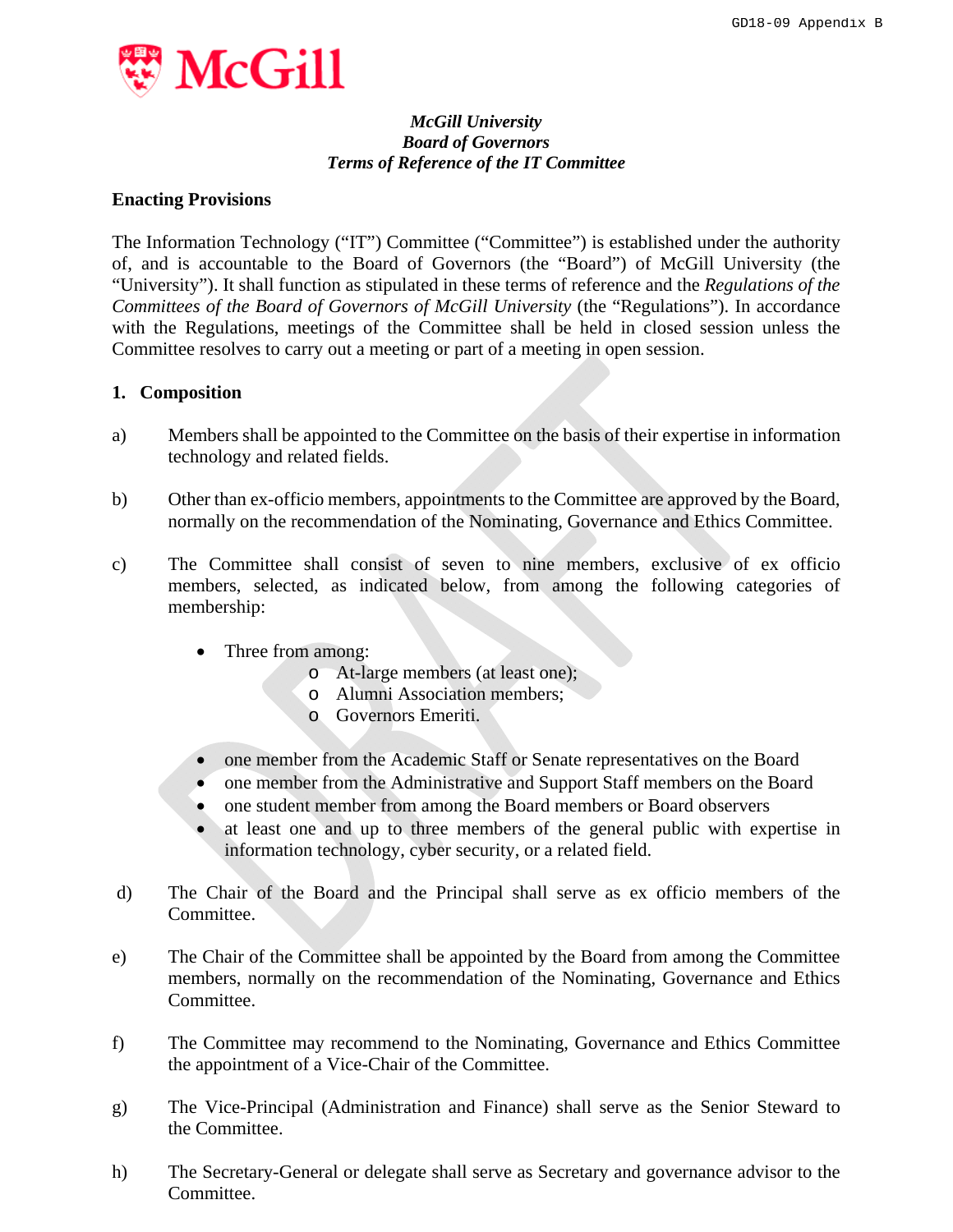- i) The Provost and Vice-Principal (Academic) shall serve as special advisor to the Committee.
- j) Where necessary or appropriate to facilitate and support the business of the Committee, the Senior Steward or Secretary may invite University staff to serve as resource persons for particular items of business before the Committee at a meeting.

## **2. Mandate of the Committee**

Subject to the *Policy on the Approval of Contracts and Designation of Signing Authority*, the Committee assists and advises the Board of Governors in fulfilling governance responsibilities with respect to information technology projects. The Committee also assists the Board with establishing strategic plans, principles and policies relevant to information technology. Among the items considered by the Committee are those responding to recommendations of Internal Audit or Enterprise Risk Management.

Without limiting the generality of the foregoing, the Committee shall:

### 2.1 **Functions delegated by the Board of Governors**

- a) Review and approve IT-related projects and technology architecture initiatives, including educational software platforms, which require approval by the Committee pursuant to the *Policy on the Approval of Contracts and Designation of Signing Authority*. In considering such projects and initiatives, the Committee shall assess risk areas, including but not limited to:
	- data quality and data governance
	- privacy and protection of personal information
	- data security and information technology system controls
	- disaster and recovery planning
	- financial, reputational, compliance risks
	- sustainability considerations
	- project and system implementation risks
- c) Ensure that sources of funding for IT-related projects and initiatives are clearly identified and assured.
- d) Receive and review, at least annually, a report on planned IT-related projects and initiatives, including their projected budget, sources of funding and projected expenditures.
- e) Receive, at least bi-annually, a report on Committee and Board approved projects and initiatives and review their financial and completion status.